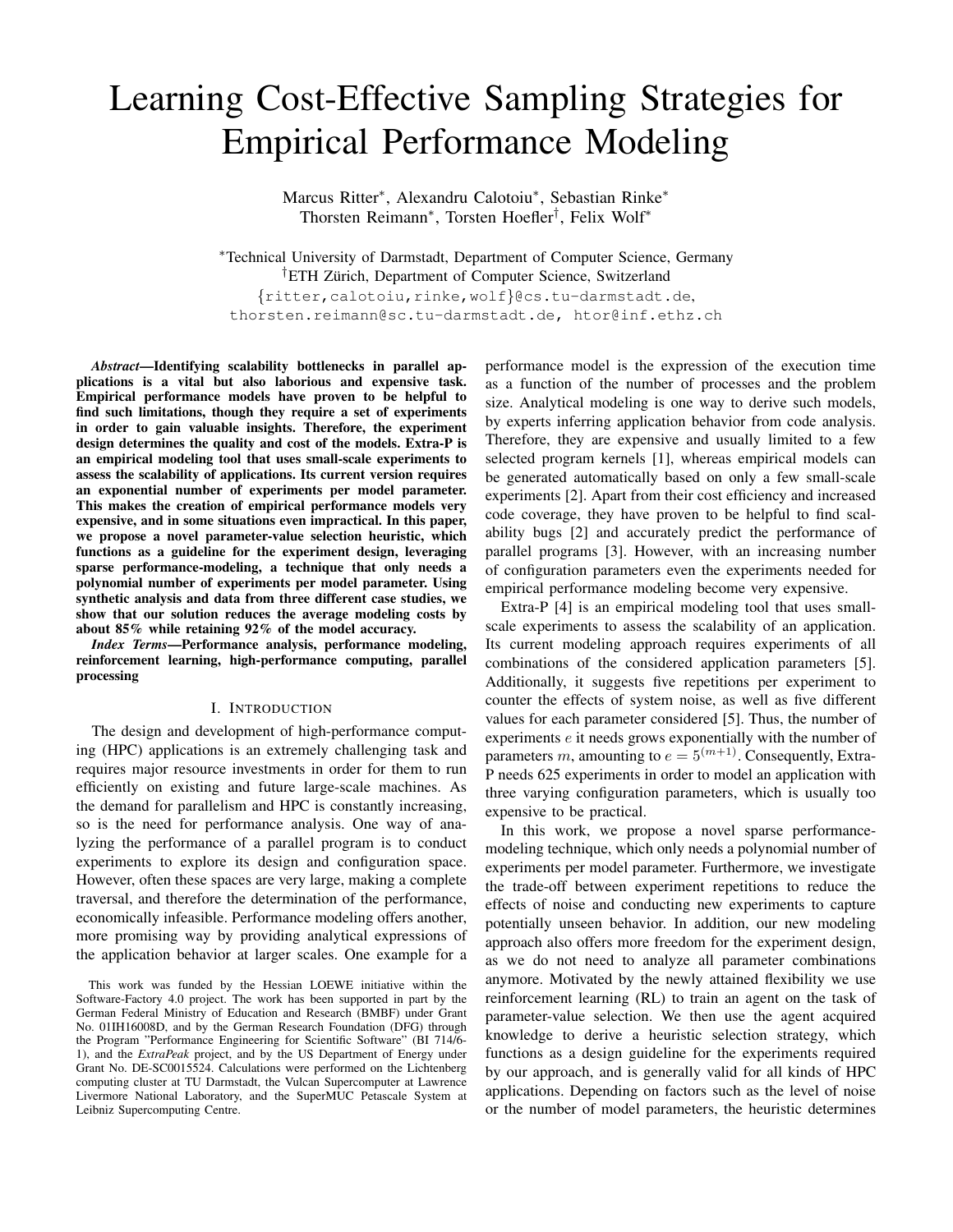which experiments should be conducted in order to reach an optimal trade-off between model accuracy and cost reduction. In combination, our solution allows us to create cheap empirical performance models of large-scale parallel applications with multiple configuration parameters such as FASTEST [\[6\]](#page-11-4), Kripke [\[7\]](#page-11-5), and Relearn [\[8\]](#page-11-6). The major contributions of our work are:

- A sparse performance-modeling technique that requires only a polynomial number of experiments per model parameter and allows an overall more flexible experiment design.
- A parameter-value selection heuristic that leverages the sparse performance-modeling and functions as a design guideline for the required small-scale experiments, reducing the average modeling costs by about 85% while retaining 92% of the model accuracy.
- Three case studies that demonstrate the advantages and the substantial cost reduction our solution can achieve as well as its inherent limitations.

The remainder of the paper is organized as follows. After providing background knowledge on our prior work related to automated empirical performance modeling in Section [II,](#page-1-0) we outline our novel approach in Section [III.](#page-2-0) In Section [IV,](#page-5-0) we evaluate the sparse modeling technique using synthetic analysis and compare accuracy and cost with our previous work. We then present three case studies and discuss the insights in Section [V.](#page-8-0) Finally, we take a look at related work in Section [VI](#page-10-1) and provide a conclusion in Section [VII.](#page-10-2)

## II. BACKGROUND

<span id="page-1-0"></span>Our approach builds upon Extra-P [\[2\]](#page-11-0), a tool that leverages empirical measurements to create performance models. The input of Extra-P is a set of measurements representing change in metrics such as runtime or floating point operations as configuration parameters such as the number of processes or the problem size per process are varied. The output of Extra-P is a human readable function showing how the metric of interest changes as the parameters change, similar to the complexity of an algorithm. One example for such a function is the performance model we created for the scientific application FASTEST [\[6\]](#page-11-4). For one of its main kernels celuvw we modeled the runtime T in seconds, where  $T(p, s) \approx s^{7/4} +$  $p^{4/3} \cdot \log_2(p) \cdot s^{7/4}$  is a function of the number of processes p and the problem size s.

The approach is based on the observation that the complexity of algorithms used in both sequential and parallel applications is usually a combination of polynomial and logarithmic expressions. The performance model normal form (PMNF) codifies this insight and expresses the effect of a number of parameters  $x_i$  on a metric as a sum of terms consisting of products of polynomial and logarithmic expressions in the parameters  $x_i$ . The expression is formalized in Equation [1.](#page-1-1)

<span id="page-1-1"></span>
$$
f(x_1,...,x_m) = \sum_{k=1}^n c_k \cdot \prod_{l=1}^m x_l^{i_{k_l}} \cdot \log_2^{j_{k_l}}(x_l)
$$
 (1)

<span id="page-1-2"></span>

Fig. 1: Example for a set of performance measurements used for 2-parameter analysis. The filled circles represent the extreme measurement cases, namely those where the most work is divided among the fewest processes and where the least work is divided among the most processes. Both cases are inherently difficult to measure, as the former often runs for longer than system limits allow or does not fit the available memory, while the latter has so little work per process that the dominant effect measured is the system jitter.

To generate models, a search space of possible model hypotheses is automatically generated by instantiating Equation [1](#page-1-1) with different sets of exponents. To select the best models out of the set of hypotheses, we first compute the coefficients for each hypothesis using regression and subsequently evaluate it using cross-validation. A new search space is generated in the vicinity of the best model found and the process is repeated iteratively until no significant improvements to the models can be made [\[9\]](#page-11-7).

Currently, Extra-P first models the effect of each parameter  $x_i$  on performance separately. The developers of Extra-P suggest five different values for each parameter are required to obtain accurate models if at most one non-constant term is permitted, while the values of all other parameters are fixed, and they suggest each measurement be repeated five times to alleviate the impact of noise [\[10\]](#page-11-8). The core heuristic of the multi-parameter modeling approach is the assumption that the best multi-parameter model can be derived by combining the best single-parameter models in different ways and selecting the one that best fits the data. An important optimization comes in at this point, allowing the modeling process to eliminate parameters that do not have an impact on performance. After determining the single-parameter models, all possible additive and multiplicative combinations of these selected singleparameter models are tested to determine the multi-parameter model that fits all measurements best.

The current implementation requires measurements representing all combinations of all parameter values to provide correct results. This requires an exponential increase in measurements as the number of parameters to be considered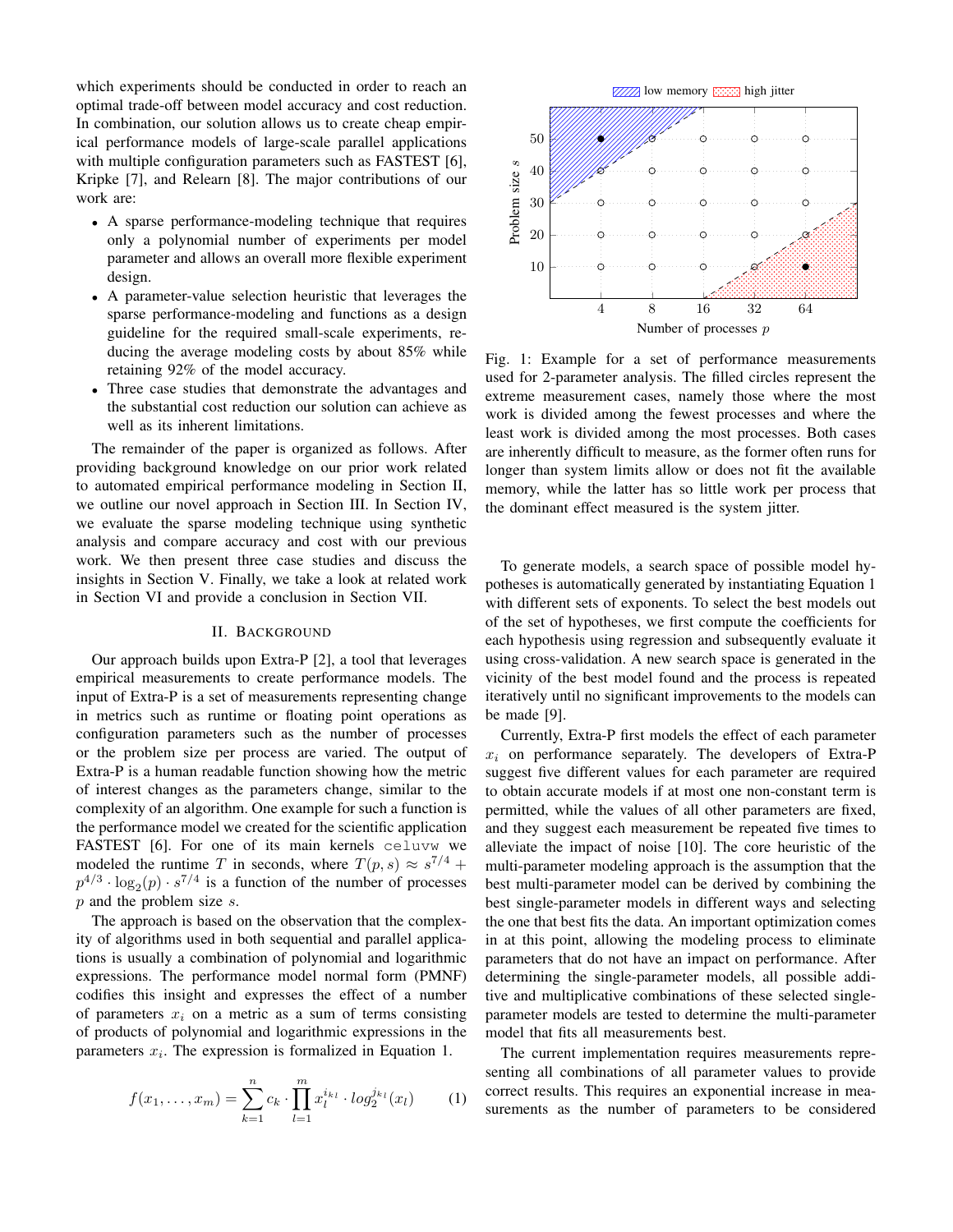grows. Given the five measurements per parameter required and the five repetitions of each measurement suggested, the cost incurred is  $5^{m+1}$  measurements, where m is the number of parameters considered. Apart from the sheer number of measurements required, which is daunting enough by itself, it is sometimes difficult to generate a full set of measurements where for each parameter value all combinations of all other parameter values are available. For example, when considering problem size and number of processes, it is difficult to find a range for these parameters such that the smallest problem size still offers enough work such that the largest number of processes considered can be used efficiently, and at the same time the largest problem still fits in the memory of the smallest number of processes considered and can be computed without reaching the limits given by the job-system where the experiment is being performed. Figure [1](#page-1-2) shows both a matrix of the 25 measurements required to model a common case, the effect of problem size and process count on performance, and highlights the extreme cases previously discussed.

The reason such a large number of measurements is necessary can be found in the first step of the modeling process, where the single-parameter models are created. The values for this step are created by averaging all available measurements for each distinct value of a parameter across all measurements where the parameter of interest has the particular value. Considering each parameter as an independent variable in an n-dimensional space, this is in effect a projection from the vector space of all parameters into the vector space of just one parameter. For this projection to only show the effect of the focused parameter, the impact of all other parameters on each value must be the same. This can be achieved by ensuring that the exact same combination of values for other parameters are available.

## III. APPROACH

<span id="page-2-0"></span>In this section, we first formulate the basic idea of generating performance models from a sparse data set and then explain how we train a reinforcement learning agent to teach us a practical parameter-value selection strategy. In contrast to the previous approach discussed in Section [II,](#page-1-0) which the current version of Extra-P is based upon, the number of experiments required for sparse modeling grows only polynomially (i.e., almost linearly) with the number of model parameters and makes the experiment design more flexible. The reinforcement learning agent exploits this newly attained freedom in the experiment design to find an strategy that represents a near-optimal trade-off between retaining model accuracy and reducing the overall modeling cost.

### *A. From exponential to linear cost*

We have made the observation that the previous (i.e., dense) method assumes that there is one and only one behavior with respect to each parameter across the entire measured space. If this is true, the same function terms describing the effect of a given parameter should be identified no matter which sequence of five measurements is considered as long

<span id="page-2-1"></span>

Fig. 2: Performance measurement set example for 1 and 2 parameter analysis. The filled black circles represent a set of measurements that would be sufficient to generate a single parameter model for how the number of processes affects performance. Combined with the filled gray squares they are an example of a subset of points that is sufficient to create a performance model for how  $p$  and  $s$  affect performance. The filled diamond represents a potential additional measurement point that could be used to increase model accuracy.

as the effects of all other parameters are kept constant. Rather than requiring every combination of values selected for each parameter, it could be sufficient to select a sequence of five measurements for each parameter to create single-parameter models. However, a thorough analysis is required to ensure that lowering the number and cost of measurements is not detrimental to the quality of the results, given the empirical nature of the modeling process. Figure [2](#page-2-1) shows how only a subset of measurements can be sufficient to generate a singleparameter model that describes the impact of the number of processes on performance.

Extra-P allows the effect of different parameters on a metric to be either additive, meaning that the effect of those parameters is independent of each other, or multiplicative, meaning that their effect is compounded. While more interactions are theoretically possible, they have not been discovered in practical codes. The binary decision whether the effect of any parameter pair is additive or multiplicative cannot, however, be made with only a sequence of five measurements for each parameter. At least one additional data point is required, one that is not part of those sequences. We must analyze if adding more data points provides additional accuracy and discover whether a sweet spot exists where the quality is close to optimal but uses significantly less or cheaper measurements. In our synthetic evaluation, the addition of this extra point improves the model accuracy from 61.8% to 71.8%, whereas adding more data points delivers only diminishing returns. More details will be presented in Section [IV.](#page-5-0)

Figure [2](#page-2-1) shows a set of measurements which are sufficient to correctly identify two-parameter performance models. Of course, any of the columns and rows could be used to generate the performance model. They can even overlap with each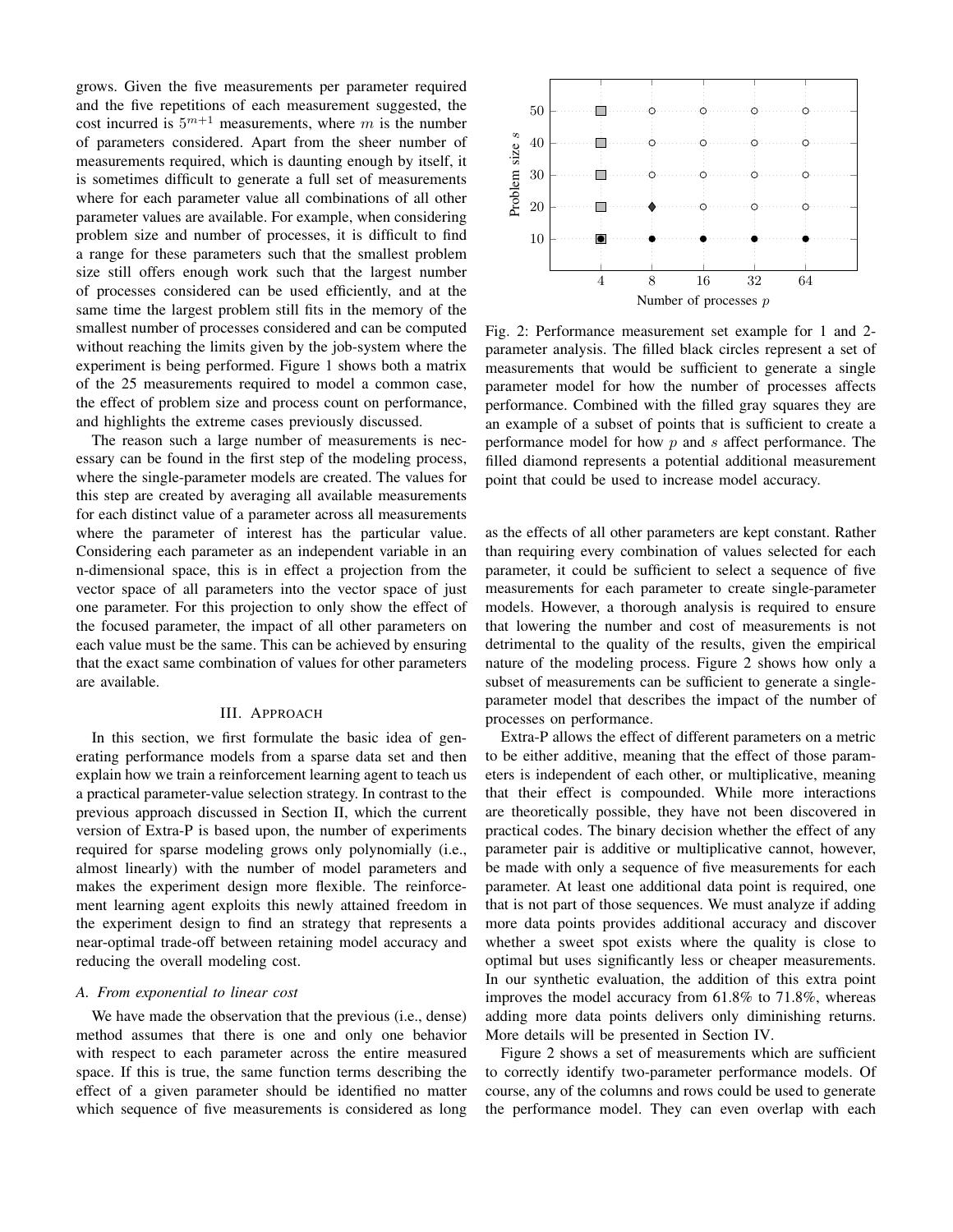other, so that a measurement point is used for modeling the effects of several and not just one parameter. The question of which rows and columns to measure as well as which additional points to consider such that the best models can be generated at the smallest cost is still open. While using the cheapest set of measurements required to generate a model at all is appealing, we must quantify how the quality of the models degrades compared to other strategies. A large concern is that even if the assumption holds that only one behavior exists across the entire domain, the effects of jitter on those measurements, where less actual work is performed, is stronger, and could potentially jeopardize the accuracy of the resulting models. Furthermore, if the measurements contain outliers, these will more significantly affect the results if fewer measurements are used.

In order to answer these questions we use reinforcement learning and train an agent on the task of parameter-value selection. More specifically, we want the agent to find an efficient strategy of selecting the measurement points that represents the optimal trade-off between retaining model accuracy and reducing the overall modeling cost. Now, after having specified the task the agent has to learn, we define the environment it will be exposed to. We use this environment to both train the agent and to evaluate different scenarios. Then, we introduce the RL agent, including the setup of the neural network as well as the RL cycle, followed by a detailed explanation of the agent's training and validation process. Finally, we use the acquired knowledge to derive the selection heuristic.

## <span id="page-3-0"></span>*B. Evaluation environment*

For each evaluation we generate test functions by instantiating our performance model normal form from Equation [1](#page-1-1) with random coefficients  $c_l \in (0.01, 1000)$  and random exponents  $i_l$  and  $j_l$ , selected from the sets  $I = \{0, 1, 2, 3\}$  and  $J = \{0, 1, 2\}$ . We then evaluate each function in our test set for  $5<sup>m</sup>$  parameter-value combinations, where m is the number of parameters. Because of limited computing resources, we used three parameters for training, but evaluate the resulting heuristic later with up to four. Depending on  $m$ , the parameter values are drawn from predefined sets:  $x_1 \in \{4, 8, 16, 32, 64\}, x_2 \in$  $\{10, 20, 30, 40, 50\}, x_3 \in \{1000, 2000, 3000, 4000, 5000\}$  and  $x_4 \in \{2, 4, 6, 8, 10\}$ .  $x_1$  represents the number of processes  $p$  and has a special meaning when determining the cost of experiments.

To simulate the noise one would experience on a production system, we apply different levels of random noise ∈  $\{0, \pm 1, \pm 2, \pm 5\}$  % to each evaluation. For each measurement configuration and noise level, we draw up to seven samples. This provides us with a set of  $rep * 5^m$  measurements, where rep is the number of samples taken of each measurement configuration, and  $m$  is the number of parameters considered. We use these measurements as input for our two model generators and to train our reinforcement learning agent. While the previous modeler implementation requires all of these measurements for modeling, the sparse modeler only uses a small subset of points, depending on the agent's strategy.

To evaluate the results, we consider two aspects, accuracy and cost. To define cost, we try to replicate the scenario of the tool being used to determine the scalability of an application, which is the one most often encountered in practice. As mentioned before, we imagine that one parameter,  $x_1$ , represents the number of processes  $p$  and that the metric we measure is the total runtime per process. The cost of the measurement (e.g., the total core hours to run the experiment) is therefore not the same for all samples. Given that the exhaustive modeler requires all measurements, we consider their accumulated cost to be 100%, and determine which percentage of it the sparse modeler requires. To define accuracy, we consider the next parameter value in every series (e.g.,  $x_1 = p = 128$ ,  $x_2 = 60$ ,  $x_3 = 6000$ , and  $x_4 = 12$ ) and evaluate the resulting model for this combination. Then, we verify whether the predicted value is within  $\{\pm 5, \pm 10, \pm 15, \pm 20\}$  % of the actual value.

For the sake of completeness, we have also investigated the effect of adding more measurements for each parameter, using six or seven samples rather than five. We observed that the optimum in terms of cost and benefit depends on the number of parameters considered. Specifically, we found that repeating each measurement four times provides the optimal cost/benefit ratio if two or three parameters are considered, while for single-parameter models even two repetitions can be sufficient. When considering four or more parameters, six or more repetitions improve the accuracy significantly.

# *C. Reinforcement learning agent*

We instantiate the agent for the three configuration parameters used for training. Using five different values per parameter and all of their combinations provides us with a matrix of 125 possible measurement points.

The first step towards solving this optimization problem with RL is to describe the task of parameter-value selection as a Markov decision process. For this purpose, we define a set of environment states S, a set of actions A, and a reinforcement signal R.

Each state  $s$  is represented by a list of values, containing four major elements  $s[p, i, j, c]$ : a one-dimensional representation of the matrix of measurement points  $p$ , the selection phase  $i$ , the selection step  $j$ , and the model cost  $c$ . The matrix representation itself is a list of 125 binary values  $[1, 0, 1, \ldots]$ , with a '1' denoting a point that is used for modeling and a  $\ddot{o}$  the opposite. The selection phase i is a single-digit integer number with a value of either [0, 1, 2, or 3] which instructs the agent whether it needs to select a line of five measurement points for parameter one, two, or three or whether it needs to select additional individual points to further increase the model accuracy. We introduced this simplification to drastically reduce the number of point combinations the agent can produce. Moreover, it supports the restriction that our sparse modeling approach cannot work with an arbitrary set of points. The step indicator  $j$  counts the number of points the agent has already selected. Finally, the model cost  $c$  accumulates the relative cost of these measurement points in percent in comparison to the complete matrix.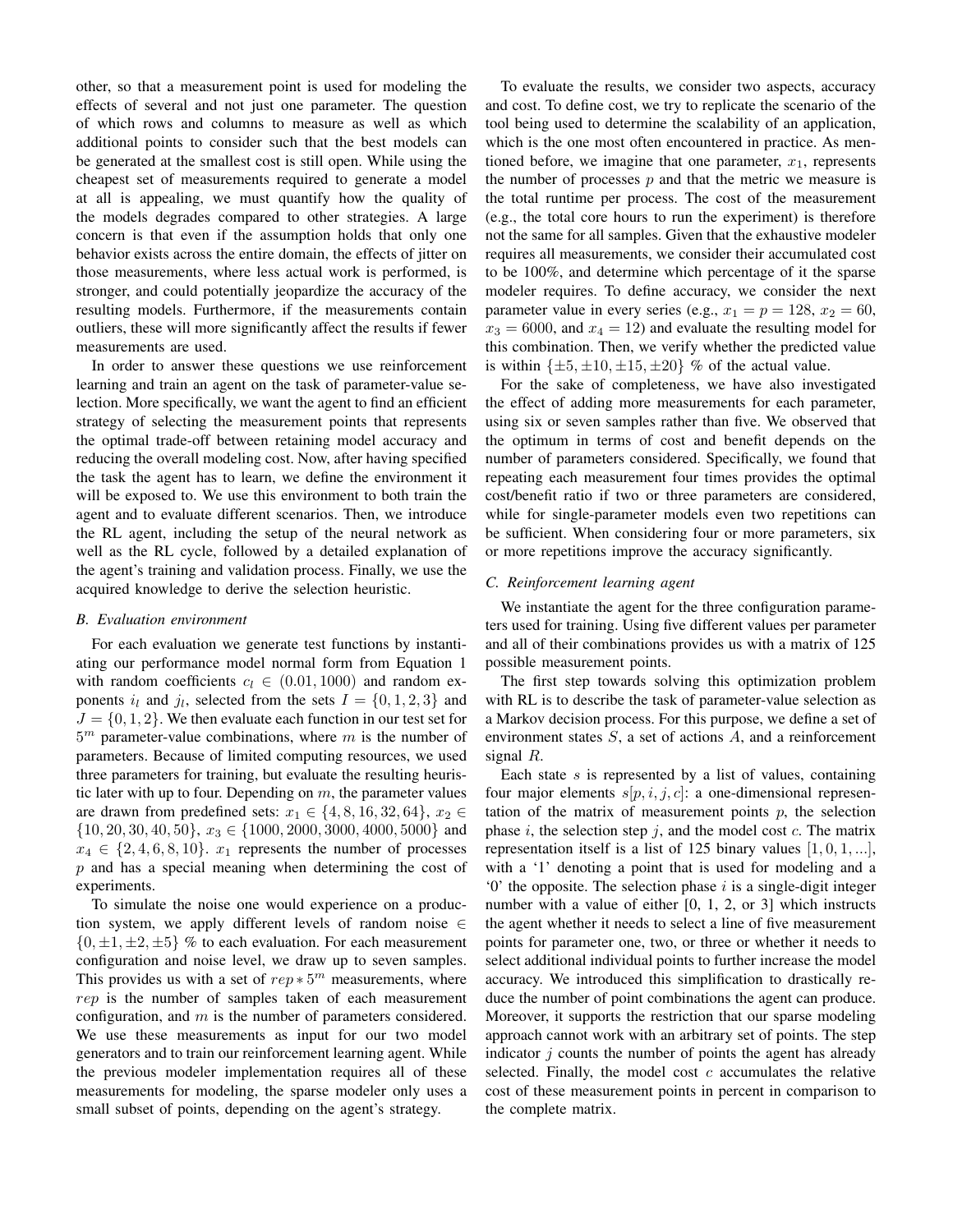<span id="page-4-0"></span>

Fig. 3: Overview of the agent's reinforcement learning cycle. One traversal of the flowchart euqals one episode of training.

The set of possible actions is determined by the set of measurement points that can be selected by the agent. For each point we define an action  $a$  that allows the agent to select that point. Furthermore, we have one additional action per parameter, which allows the agent to select a line of five points in a row at a time.

The reinforcement signal  $R_a(s_t, s_{t+1})$  is the immediate reward the agent receives after taking an action a to move from state  $s_t$  to  $s_{t+1}$ . We calculate the reward as a function of the cost c of the selected points p where  $R_a(s_t, s_{t+1}) = 1 - c$ in the interval  $(0, 1)$ .

Based on these definitions, we use a modified version of the standard RL cycle [\[11\]](#page-11-9) and Q-learning [\[12\]](#page-11-10) as the algorithm to search for an optimal policy for the selection of actions (i.e., measurement points). Our RL agent is based on the DQN approach by Mnih et al. [\[13\]](#page-11-11), although we use a simpler multilayer perceptron consisting of an input layer, two fully connected hidden layers, and one output layer with softmax. Nevertheless, the neural network is necessary as we have to deal with a very large number of agent states and its approximation of the state space improves the training performance. This network architecture allows us to feed the agent's state transitions  $T[s_t, a_t, r_{t+1}, s_{t+1}]$  directly into the network and yield the Q-value for each action. Furthermore, we use several additional optimization techniques, such as prioritized experience replay [\[14\]](#page-11-12), double Q-learning [\[15\]](#page-11-13), and double DQN [\[16\]](#page-11-14), to further improve the learning performance.

Figure [3](#page-4-0) outlines the basic RL cycle of our agent that is embedded in the training process. For each training episode, we first generate a random performance function and create the initial state  $s_I$ . Then at each time step t, the agent will choose an action  $a_t$  using an  $\varepsilon$ -greedy strategy. After a validation of the chosen action (we do not allow the same sample to be taken repeatedly), the agent will either choose another action or execute the chosen action in the environment. In the latter case, the agent and the environment move one step further in time, from t to  $t_{+1}$ . In return, the agent will receive the new state  $s_{t+1}$ , the reward  $r_{t+1}$  associated with this transition, and a boolean value that determines whether the episode is finished. We then backup the old state  $s_t$  before updating it to  $s_{t+1}$ . This process is repeated until the episode is finished.

The termination of a training episode can have several reasons. The simplest one is that the agent has predicted the correct function. Other possible reasons are that all available measurement points have been selected without predicting the correct function or that the agent reaches a pre-defined number of maximum steps it is allowed to take. Such a limit can be useful in order to speed up the training process, especially when the agent is exposed to high degrees of noise.

After the episode has been terminated, we check the accuracy of the predicted model by evaluating the scaling properties, as explained in Section [III-B.](#page-3-0) If the model is accurate enough, we accept it as correct and calculate the overall cumulated reward  $R$  and cost  $c$  of the episode. Finally, we save all state transitions  $T$  the agent has experienced to a replay memory, as we do not directly update the neural network during each training episode. Moreover, if the predicted model is too inaccurate we discard all knowledge of the episode. There is no sense in training the agent on examples that can not be solved by our modeling approach due to the impact of noise—no matter which measurement points it selects. This concludes the basic RL cycle of parameter-value selection.

# *D. Agent training and validation*

We trained our parameter-value selection agent considering three configuration parameters, over a set of 200,000 distinct performance functions (200 epochs with 1,000 episodes each), using the evaluation environment previously described. During the first training epoch, we let the agent choose its actions completely at random, without updating the neural network. We save the state transitions the agent experiences to the replay memory until we successfully predicted 1,000 models. Starting with the second epoch, we use an  $\varepsilon$ -greedy strategy to choose our actions. We save the new state transitions to the replay memory, and perform a learning update after each episode, allowing the agent to train on specifically selected transitions from the replay memory. Until we reach 50 epochs, we anneal  $\varepsilon$  linearly from [1.0, 0.1], reducing the amount of exploration in order to exploit the already acquired knowledge. At the end of each training epoch, we compare the current network with the best network previously found, by testing over 100 different functions which were not part of the training set and determining the network that reaches the highest overall reward. The winner becomes the new best network and will be used as a baseline for training in the next epoch.

Figure [4](#page-5-1) shows the progress of the training process, the average cumulated reward and modeling cost in percent the agent achieved after each training epoch. The agent starts with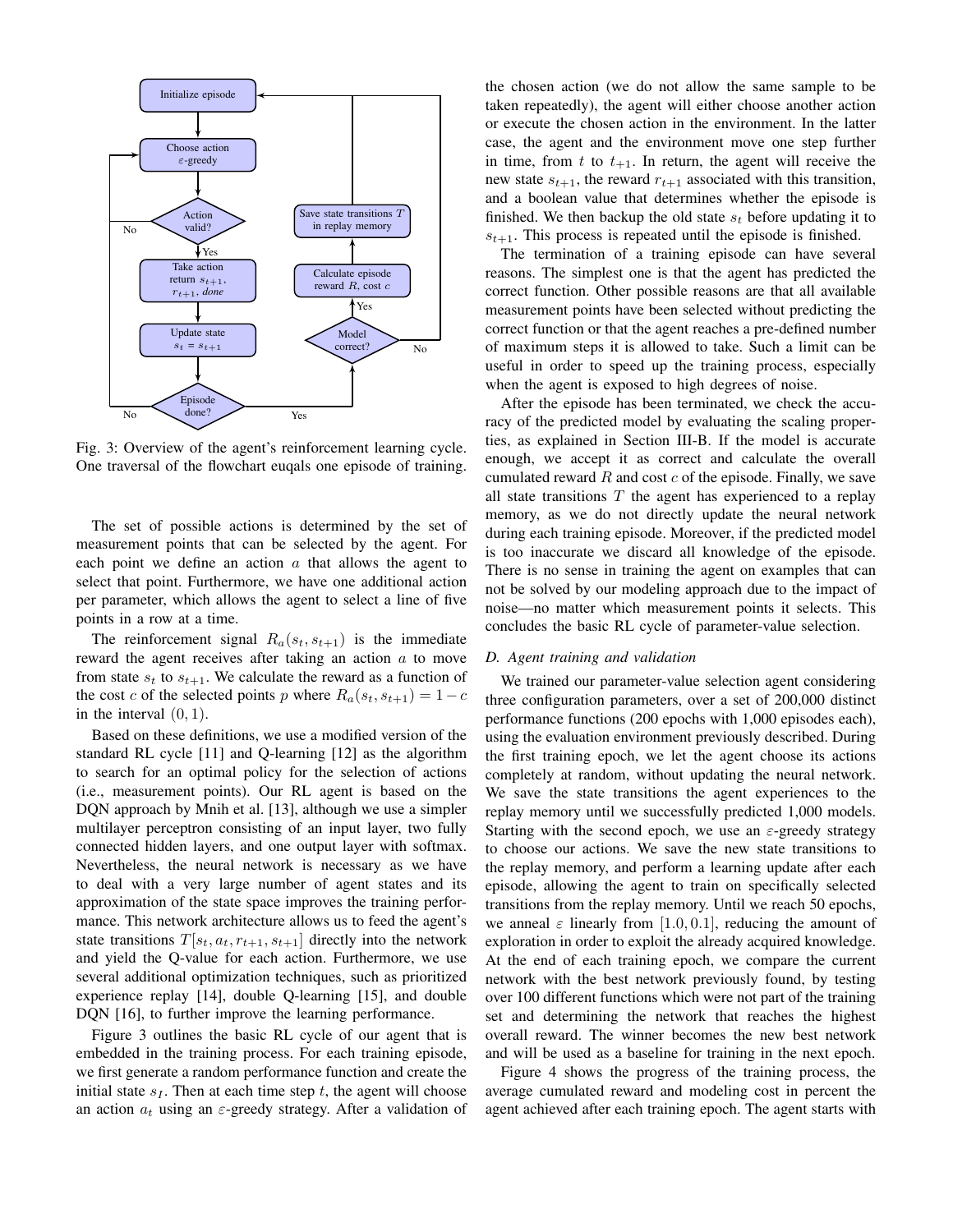an average reward of 0.88 which in turn means a cost of  $\approx 12\%$  using a blank network, choosing actions completely at random. Therefore, the environment restrictions dictated by the selection phase, such as forcing the agent to select five points in a row for each parameter, helps the agent to achieve good results even without having acquired a lot of prior knowledge. Over the next 50 epochs, we see that the average model cost converges to about 4.5% and the reward is constantly rising. Beyond this point, the agent is no longer able to further increase the reward (i.e., produce the same number of correct models at lower cost), instead the reward oscillates around 0.95. Experiments with other configurations of the training process show similar results. The agent finishes the training process with an average reward of 0.95, and an average percentage cost of 5.53%, performing  $\approx$  3.1 steps (i.e., selecting a line of 5 points for the first parameter, a further line of 4 points for the second parameter and finally 4 points for the third parameter. By having a common point across all parameters we can create single-parameter models with just 13 points). Most of the models can be predicted correctly using only the 13 base points, although some models require additional points, in extreme cases even up to 100 out of 125. These cases slow down the training process and prevent the agent from optimizing the models we actually want to optimize, which are the ones that can be predicted using less measurements. If almost all points are required to correctly predict a model, there is not much room for optimization. Therefore, we terminate these episodes after the agent exceeds a predefined maximum number of steps.

We validated the agent using the same procedure as for training, only without updating the network. In order to reduce the chance of overfitting our training data, we let the agent choose random actions with a probability of 5%. In addition, we use a fixed set of 100,000 evaluation functions the agent has not seen before and apply  $\pm 5\%$  noise to the measurements. On average, our agent achieves a reward of 0.96 and uses 3.85% of the cost. Therefore, it chooses 14 points on average. These results represent the most efficient strategy the agent could learn, that equally optimizes model cost and accuracy for all training functions.

### *E. Selection heuristic*

The agent is able to correctly predict all of our 100,000 test functions by using only 3.85% of the cost the previous version of the modeler would have required, proving that it is a generally valid strategy to start modeling by choosing the cheapest lines of five measurement points per parameter. Furthermore, it discovered that the sparse modeler most certainly requires more than these lines, to provide a correct prediction, although how many of these additional points are required depends on the function. The best strategy is to add the cheapest points available that have so far not been selected. For the vast majority of the functions we tested, 1 to 10 additional measurement points are enough to provide an accurate model. There are some functions, however, that require almost all points in order to provide a correct model, also depending

<span id="page-5-1"></span>

Fig. 4: Training curves illustrating the agent's learning progress by visualizing the average cumulated reward R and the relative modeling cost  $c$  in percent per training epoch.

on the noise present in the measurements. Higher amounts of noise require more additional points, and benefit from having more repetitions for each measurement point. In general, we can formulate the following heuristic:

- 1) Measure the cheapest available lines of five points per parameter. Use these to create a first model using our sparse modeling technique.
- 2) Perform an additional measurement, starting from the cheapest ones available. Using the model previously determined one can assess if the quality of the model is sufficient or additional points are required.
- 3) Recreate the model using all available points.
- 4) If the quality of the model evaluated in step 2 is insufficient, return to step 2.

Using this strategy, one can increase the accuracy of the model until the budget available for experiments is exhausted. Although our agent was trained with only three parameters, we will show in Section [IV](#page-5-0) that it can be effectively used even for performance models with four parameters.

# IV. EVALUATION

<span id="page-5-0"></span>To evaluate the accuracy and cost effectiveness of the sparse modeling technique in comparison with our previous approach, we conducted an extensive synthetic data analysis using the described selection strategy. We experimented with different modeler configurations and parameter-value selection strategies for up to four configuration parameters. Figure [5](#page-6-0) provides an overview of the experiments we conducted using the same evaluation environment and definitions of accuracy and cost, as for the RL agent, that we outlined in Section [III-B.](#page-3-0) As already explained there with an example, we declare a model as accurate if the value it predicts for a selected parameter value combination beyond the range used to derive the model is within  $\pm 5\%, \pm 10\%, \pm 15\%,$  or  $\pm 20\%$  of that expected value. The value combination is derived by choosing for each parameter the first value outside this range. We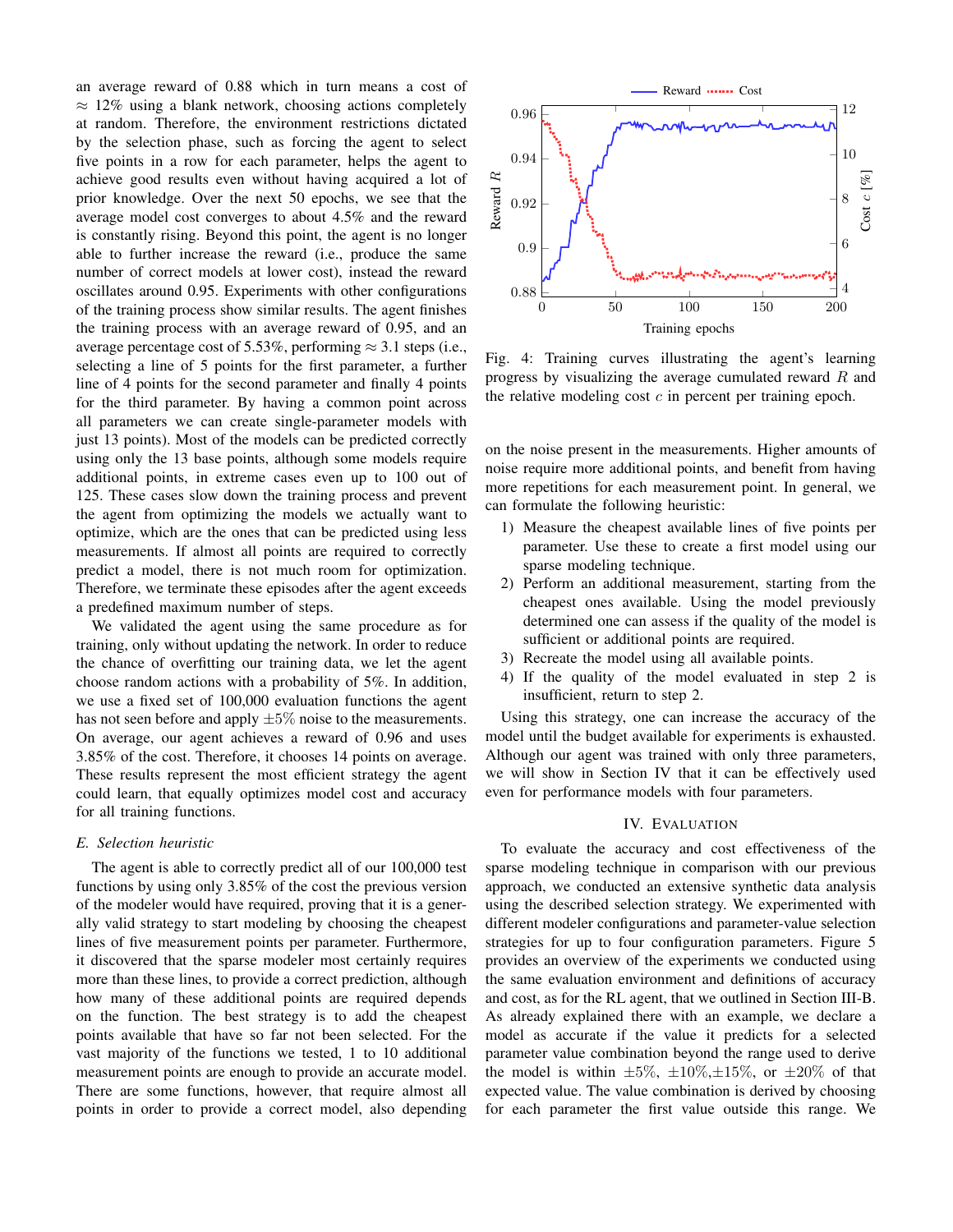<span id="page-6-1"></span><span id="page-6-0"></span>

Fig. 5: Comparison of the accuracy of our previous and the sparse modeling approach for different numbers of parameters  $m = \{1, 2, 3, 4\}$  and measurement repetitions  $rep = \{2, 4, 6\}$  over 100.000 synthetic performance functions. The x-axis describes the number of points that is used for modeling. For each configuration we outline the percentage of models where the prediction is within  $\pm 5\%, \pm 10\%, \pm 15\%$  and  $\pm 20\%$ .

define cost as the percentage of compute time used to derive the model compared to the accumulated compute cost of all measurements required by the old modeling approach. We use the value of the function to be modeled as cost, therefore not all measurements will contribute the same value. To ensure the transparency of our method and our results, the reader may access an extended version of the evaluation at https://github.com/anonymous117/paper.

*a) One parameter:* For one parameter, there is no difference between the two modeling approaches, and given that only one parameter must be modeled, the effect of noise will usually be too small to affect results. The results are very accurate: considering four samples for each measurement  $(rep = 4)$  over 92% of models are within  $\pm 5\%$  of the actual values and almost 97% are within  $\pm 10\%$ . We believe even two samples ( $rep = 2$ ) should be sufficient for single parameter modeling on most systems, as  $\approx 86\%$  of results are within  $\pm 5\%$  of the actual values, and over 92% are within  $\pm 10\%$ .

*b) Two parameters:* The strategy of the sparse modeler for the selection of parameter values in this case is quite simple, suggesting the cheapest points will provide good results. The effect of  $\pm 5\%$  noise on accuracy is such that sometimes the influence of one of the parameters cannot be correctly characterized by either modeling approach (i.e., the model only describes the effects of one parameter). Nevertheless, the results are satisfactory: considering four samples for each measurement ( $rep = 4$ ), more than 93% of models are within  $\pm 5\%$  of the actual values if all measurements are used and over 98% are within  $\pm 10\%$ . The cost benefits of the sparse modeling approach are clear even for two parameters, but the actual reduction depends on the number of measurements used. Using 11 out of the 25 possible measurements, each repeated four times, we achieve 82% models within  $\pm 5\%$  of the actual values, and 86.5% are within  $\pm 10\%$ , while the cost is only 12.7% of the total.

*c) Three parameters:* The agent taught us that, while more expensive measurements provide better results in some cases, these are exceptions and most functions are correctly modeled using the cheapest points available. Additional points provide better results, but—similar to repetitions—they offer only diminishing returns. The effect of  $\pm 5\%$  noise on accuracy is so great that it will often be comparable to the impact of at least one of the parameters, making accurate modeling very difficult. Using all measurements and four repetitions results in 93% of models within  $\pm 5\%$  of the actual values. Using 15 out of 125 measurements, we still find almost 74% of models within  $\pm 5\%$  of the actual values. If we increase the set of used measurements to 25, we increase the rate to 77% within  $\pm 5\%$  and 85% within  $\pm 15\%$ . The cost of gathering the measurements plummets, however, to only 1.8% in the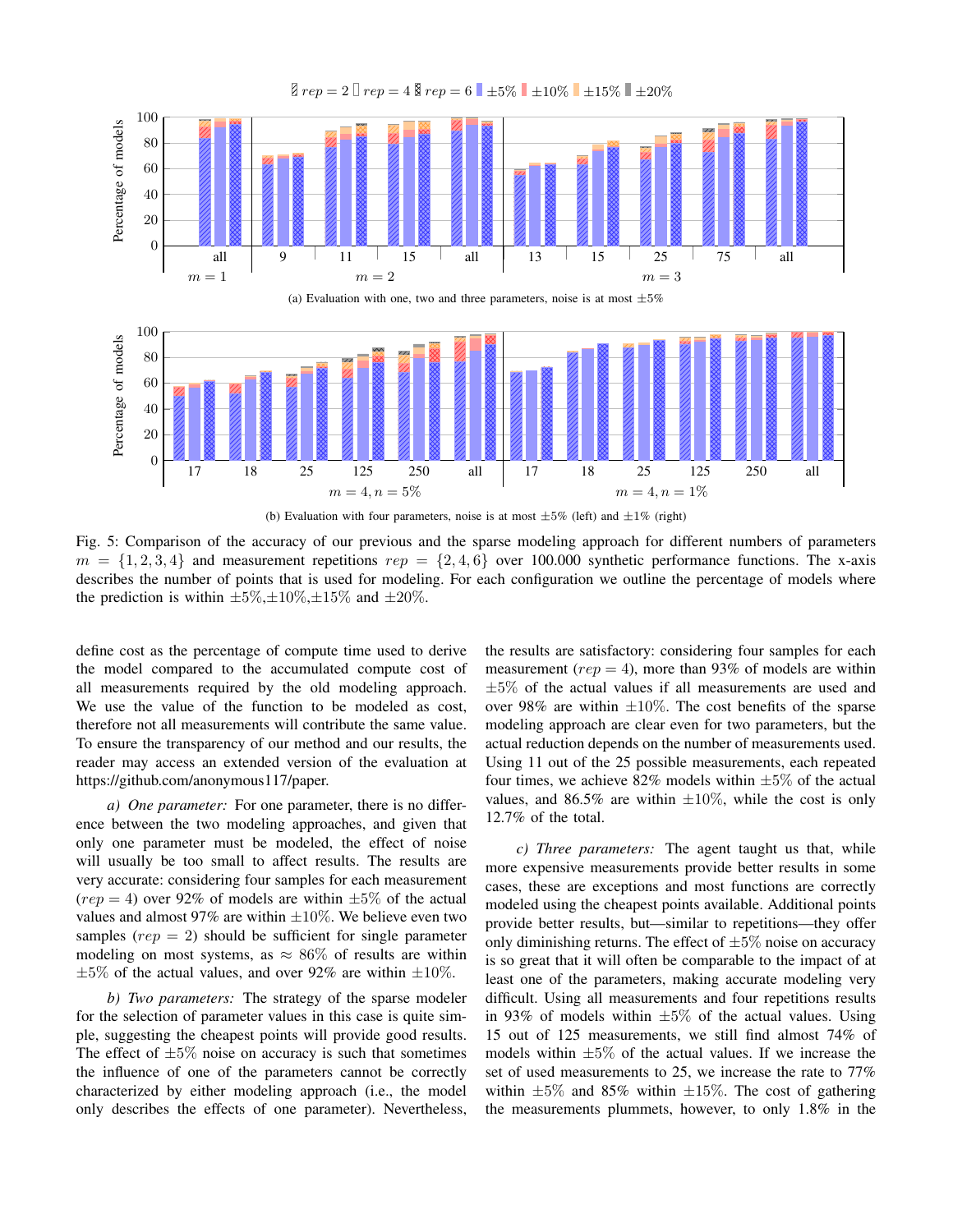first case and 2.4% in the second.

*d) Four parameters:* When considering four or more parameters simultaneously, the impact of noise becomes more pronounced. We conducted experiments with measurements where noise is at most  $\pm 5\%$  of the value of the measurement. Let us consider the best possible scenario: all parameters have equal contributions to the measurements, making each of them equally challenging to model. The contribution of at least one of the parameters can be at most 25% of the value of a measurement if four parameters are considered. This in turn means the impact of noise is almost half the impact of a parameter of interest, making it quite likely that the resulting model will not be entirely correct. While the parameters with most impact can be modeled correctly, those with a smaller contribution can only be reliably modeled if the impact of noise is kept much smaller than that of relevant parameters. Therefore, we suggest additional repetitions if more than three parameters are considered when modeling runtime. However, there is a range of useful hardware and software counters, such as the number of floating-point operations performed or the number of bytes send or received over the network, which are inherently far less sensitive to noise because they simply count the work performed—no matter how long it takes—and are therefore fairly reproducible—even on a noisy system. A more detailed discussion regarding noise-resilient performance counters can be found in Calotoiu et al [\[10\]](#page-11-8). For such metrics, functions with more parameters can be accurately modeled even without adding more points or repetitions. In any case, even if the resulting models are not perfect, and not all parameters are correctly identified, the model can still provide useful insights: arguably, if the contribution of a parameter is smaller or comparable to the impact of noise there is little value to be gained from modeling it at all.

As shown in Figure [5b,](#page-6-1) we consider two, four, and six repetitions for each measurement. We observe that even when we use all possible measurements, only 76% of models are accurate within  $\pm 5\%$  of the expected value if only two repetitions are considered. This number grows to 90% if six repetitions are considered. The value of repeated measurements for the overall result quality is higher the more parameters are considered. Furthermore, the decrease in accuracy is due to the noise preventing the modeler from capturing the effect of parameters with smaller contributions: There are many models which are not accurate within  $\pm 5\%$ , but are accurate within  $\pm 20\%$ of the expected value (depicted in the figure by the darker rectangles at the top of the bars). These appear significantly more frequently for four parameters than for two and three parameters.

The minimum number of points needed to model four parameters is 17. Looking at models accurate within  $\pm 20\%$  of the expected value, even with so few points and six samples per point ( $rep = 6$ ), we still get around 60% accuracy. Increasing the points to 25, which is still less than 0.45% of the cost of all 625 points, we advance to around 71% accuracy. Using 250 points, but only 4.74% of the total cost, we reach about 90% accuracy for four parameters. In order to get a

better understanding of the relationship between the number of measurements and the model accuracy, as well as model cost, we used the results of the different modeler configurations as input to our modeling tool. Based on the evaluation data we can model the accuracy and cost of the sparse modeler as a function of the considered measurements. However, these functions are only applicable in case the measurements are sorted by their cost from cheapest to most expensive. The function for the cost is  $c(x) = 0.282 + 4.80 \cdot 10^{-7} \cdot x^3$  and the function for the accuracy is  $a(x) = 57.329 + 3.62 \cdot x^{1/3}$ where  $x$  is the number of measurements considered. Given that the cost of measurements is not constant, and measurements with larger problem sizes and more processes can be orders of magnitude more expensive than smaller tests, it will often by more effective to repeat smaller measurements than add more expensive measurements.

We therefore show that even in the presence of noise our models are capable of capturing the most relevant behavior, and guide user decisions. To showcase the usefulness of our method performs if the data available is less impacted by noise, we also performed experiments with noise being at most  $\pm 1\%$ of the value of the measurements. This is qualitatively different from no noise, as in the presence of no noise the exact model can easily be found using very few measurements. However, even noise-resilient measurements such as the number of floating-point operations performed or the number of bytes sent or received over the network often show minute run-to-run variations. For example, if an operating-system daemon causes some floating point operations to be performed on its behalf, this could be conflated with the operations performed by the application and logged by the instrumentation system. While this disturbance is usually many orders of magnitude smaller than the floating-point operations performed by a numerical application, it can still lead to tiny variations in the results. We believe a noise of  $\pm 1\%$  simulates a very stable metric with little to no run-to-run differences without relying on the assumption that there is absolutely no noise, which is very hard to conclusively prove when gathering measurements on realistic systems.

When allowing at most  $\pm 1\%$  noise, we see in Figure [5b](#page-6-1) that the accuracy starts at almost 69% for two repetitions and 17 points and rises to over 95% for six repetitions and 250 out of a possible 625 points. As it is to be expected, both providing more measurements and increasing the number of repetitions from two to four to six improve accuracy, but there is much less benefit in adding more repetitions. Given that there is much less run-to-run variation, this is no surprise. We also see a much steeper increase in accuracy as more measurements are added, reaching over 87% with just 25 points and two repetitions. When the impact of noise is low, it is not only possible to obtain better models, but it is also significantly cheaper to do so.

*e) Discussion:* To summarize, it is possible to reduce the costs of modeling by one or even two degrees of magnitude while only giving up single-digit percentages of accurate models. Of course, using more points or more repetitions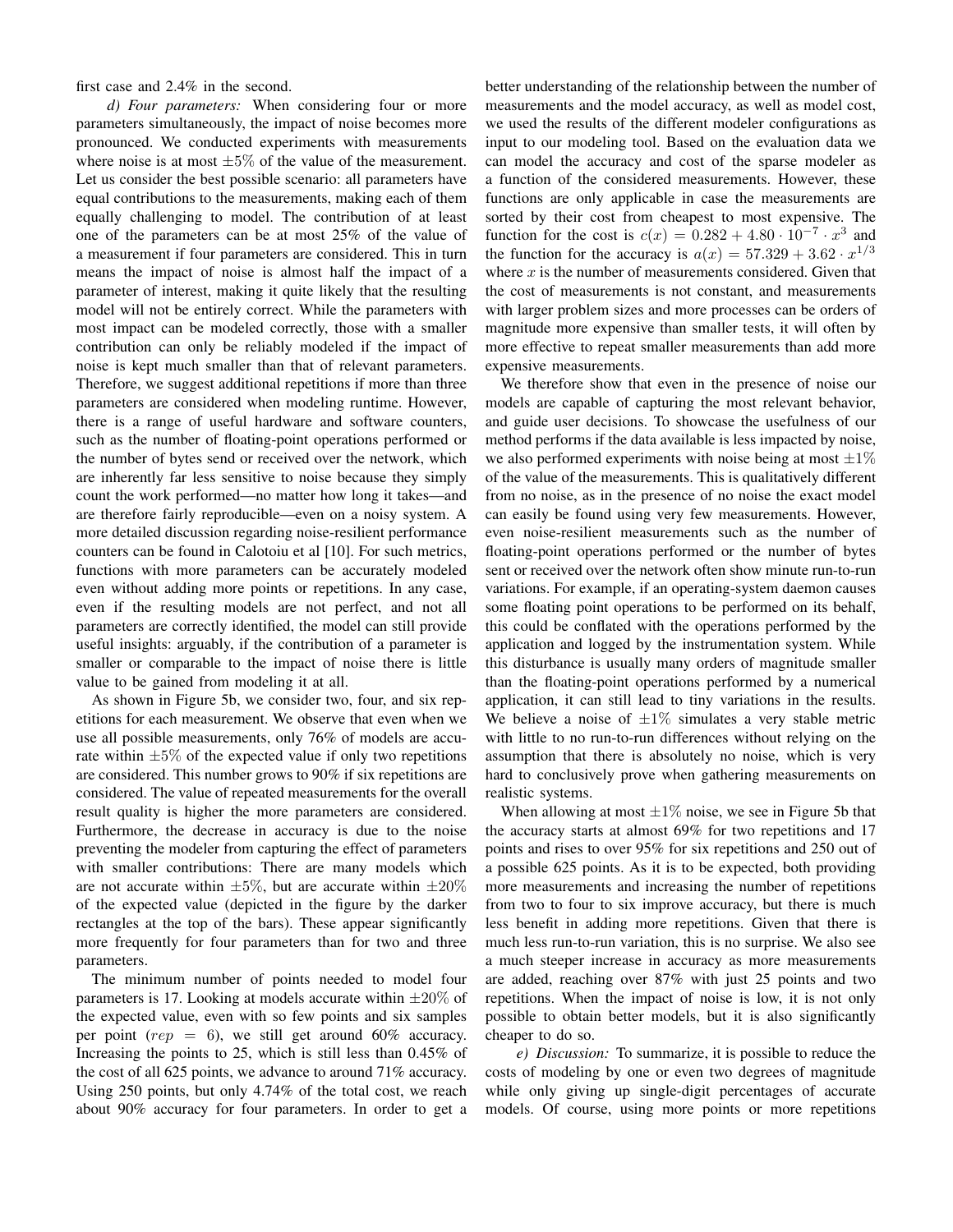improves results, but our recommendation is to always start from the cheapest set of measurements available and repeat each sample four times, and add additional measurements only if the quality of the results warrants it. The impact of noise is increasingly important as more parameters are considered, requiring the user to provide more repetitions and additional measurements if precise results are important. However, the general trend can still be observed with very little investment.

# V. CASE STUDIES

<span id="page-8-0"></span>Below we present three case studies that demonstrate the advantages and the substantial cost reduction our solution can achieve as well as its inherent limitations. For each of them we create multi-parameter performance models of their main kernels using the sparse modeling technique and the described parameter-value selection heuristic. We discuss the insights the models provide and analyze their accuracy based on an evaluation of their scalability. Therefore, we follow the same approach as defined in Section [III-B.](#page-3-0) However, as we are working with real application data, we are trying to analyze the measurement point which is the furthest away from the ones used for modeling.

#### *A. FASTEST*

The software package FASTEST [\[6\]](#page-11-4) is a tool for the simulation of flows in complex three dimensional configurations. We measured its performance on SuperMUC, a petascale system at Leibniz Supercomputing Centre with more than 241,000 cores and a combined peak performance of about 6.8 petaflop/s. Using Score-P [\[17\]](#page-11-15) we were able to acquire different metrics such as execution time and the number of floating point instructions. The analysis covers two configuration parameters: the number of processes  $p$  and the problem size per process  $s$ . To obtain the set of measurements required by our approach we varied the number of processes (16, 32, 64, 128, 256, 512, 1,024, 2,048, and 4,096) and the problem size (131,072, 65,536, 32,768, 16,384, and 8,192). We ran 125 tests (25 different parameter settings times 5 repetitions). In contrast to the square matrix of performance measurements shown in Figure [2](#page-2-1) the resulting matrix for FASTEST is arranged in a parallelogram. As described in Section [II,](#page-1-0) it is often difficult to generate a full set of measurements where for each parameter value all combinations of all other parameter values are available. In the case of FASTEST this is not possible, as we either run out of memory or the runtime is too small compared to the effects of jitter. Therefore, our previous approach would not have been able to model this application at all.

Following our heuristic strategy, we start by using only the minimum number of measurement points required by the sparse modeler, namely the two cheapest lines of five points to model the effects of  $p$  and  $s$ . Based on these nine points we automatically create empirical performance models for each kernel of FASTEST. The kernels we found most significant, and confirmed by the developer to be indeed critical to performance are: celuvw, caluvw\_sipsol, celp2 <span id="page-8-1"></span>TABLE I: Selected performance models for different kernels of FASTEST, Kripke and Relearn describing their runtime T in seconds as a function of their configuration parameters.

| Kernel              | Model                                                     | $\hat{R}^2$  |
|---------------------|-----------------------------------------------------------|--------------|
| <b>FASTEST</b>      |                                                           |              |
| celuvw              | $s^{7/4} + p^{4/3} \cdot \log_2(p) \cdot s^{7/4}$         | 0.964        |
| caluvw_sipsol       | $s \cdot \log_2^2(s) + p^{1/2} \cdot s \cdot \log_2^2(s)$ | 0.989        |
| cel <sub>p2</sub>   | $s^{4/3} + p^{4/3} \cdot \log_2(p) \cdot s^{4/3}$         | 0.939        |
| calcp_sipsol        | $s \cdot \log_2^2(s) + p^{1/2} \cdot s \cdot \log_2^2(s)$ | 0.984        |
| Kripke              |                                                           |              |
| <b>LTimes</b>       | $d \cdot g^{5/4} \cdot \log_2(g) + d$                     | 0.974        |
| <b>LPlusTimes</b>   | $d^{3/4} \cdot \log_2(d) + g^{3/2} \cdot \log_2(g)$       | 0.989        |
| SweepSolver         | $d \cdot a^{4/5} + p^{1/3} + q^{4/5}$                     | $\mathbf{1}$ |
| MPI Testany         | $p^{1/3} \cdot \log_2(g) + \log_2(d) + p^{1/3}$           | 1            |
| Relearn             |                                                           |              |
| Connectivity update | $\log_2(p) + n \cdot \log_2^2(n)$                         | 0.976        |

and calcp\_sipsol. Table [I](#page-8-1) shows the corresponding models. This information allows us to predict the scalability of FASTEST for specific configurations. For example we predict the runtime of caluvw\_sipsol for the configuration  $p = 512$  and  $s = 65, 536$ , which we did not use for modeling. Analyzing FASTEST at a larger scale is extremely difficult, as we can conduct only a very limited amount of measurements for larger numbers of processes, due to the nature of its configuration. The actual measured average runtime value at this point is 669.49 seconds. With our performance model we predict an average value of 683.96 seconds, that is an error of only about 2%. Consequently, we can also use our models to identify scalability bottlenecks.

Using additional measurement points for modeling does not significantly increase their accuracy. The nine base points, which we found sufficient to create accurate models, cost only about 30% of all experiments. In other words our new solution does not only allow us more flexibility in measurement selection, in the case of FASTEST we also need less than a third of the budget we would have required before.

# *B. Kripke*

Kripke [\[7\]](#page-11-5) is an open-source 3D Sn deterministic particle transport code. It was designed as a research tool in order to explore how different data layouts, programming paradigms and architectures effect the implementation and performance of Sn transport [\[7\]](#page-11-5). We already analyzed Kripke in our previous work [\[5\]](#page-11-3), hence we now focus on showing the substantial cost reduction our new solution can achieve, while retaining the model accuracy. Therefore, we focus on the same kernels as in our previous analysis, which are: LTimes, LPlusTimes, and SweepSolver. These three kernels encapsulate the physics simulated by Kripke, thus they are the most interesting for a performance analysis. Additionally we take a look at the kernel MPI\_Testany, as it accounts for a large portion of the overall runtime. The measurements we use for modeling have been conducted on Vulcan, an IBM BG/Q system at Lawrence Livermore National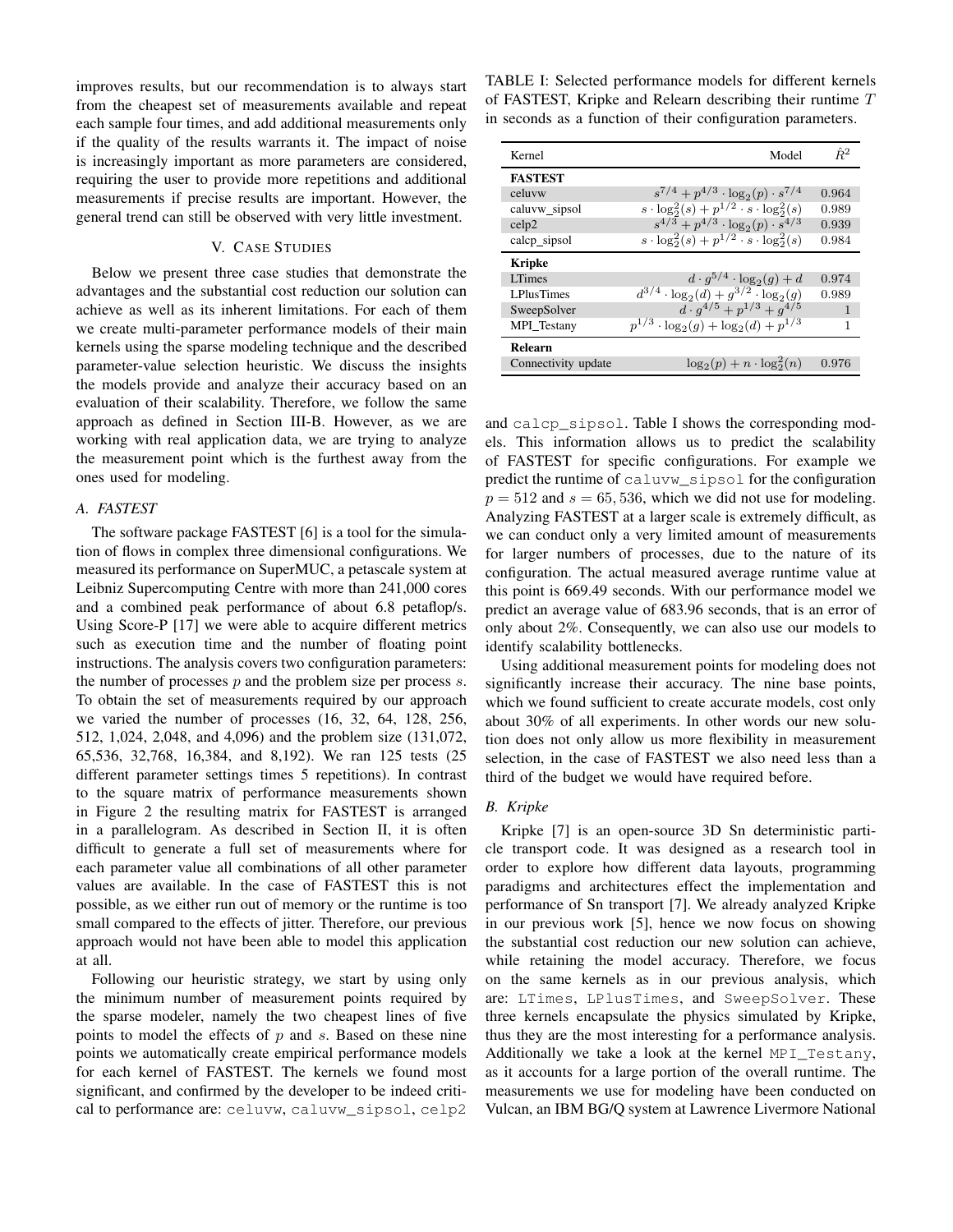Laboratory with 24,576 nodes in 24 racks. Our analysis of Kripke covers three parameters: the number of processes  $p$ , the number of direction-sets  $d$  and the number of energy groups g. For each of the selected kernels we model its execution time  $T(p, d, g)$  measured in seconds as a function of the configuration parameters. In total we have 750 experiments at 150 different measurement points with five repetitions each. To create this matrix of measurement points we varied the parameter values of  $p$  (8, 64, 512, 4,096, and 32,768),  $d$  (2, 4, 6, 8, 10, and 12), and g (32, 64, 96, 128, and 160). 625 of these experiments  $e = 5^{(m+1)}$  are required for modeling, in order to compare both modeling approaches with each other, while the rest of the experiments with  $d = 12$  is used for evaluation.

Following the parameter-value selection heuristic, we instantiate the sparse modeler and use the three cheapest lines of five measurement points to model the effects of each parameter. In addition we use all remaining points, apart from the ones with  $d = 12$ , to further increase the model accuracy. In return we get the following model for LTimes:  $4.86 + 2.16 \cdot 10^{-3} \cdot d \cdot g^{5/4} \cdot \log_2(g) + 2.503 \cdot d$  with  $\hat{R}^2 = 0.992$ , which is similar to the one we found in our previous analysis. The old model for LTimes is:  $12.68 + 3.67 \cdot 10^{-2} \cdot d^{5/4} \cdot g$  with  $\hat{R}^2 = 0.99$  [\[5\]](#page-11-3). We then reduce the amount of measurements to the minimum requirement of the sparse modeler to investigate the effects on accuracy. As expected this negatively affects the accuracy of all models, but as few as three additional measurements are sufficient to obtain the same models as before. Using these three additional points we get the following model for LTimes:  $0.86 + 3.49 \cdot 10^{-3} \cdot d \cdot g^{5/4} \cdot \log_2(g) + 2.09 \cdot d$  with  $\hat{R}^2 = 0.97$ . The smaller  $\hat{R}^2$  indicates a slightly less accurate model, the upside being that we require less than 1% of the cost. Table [I](#page-8-1) shows the results of the sparse modeler using only the cheapest three lines of five points per parameter and the three cheapest additional measurement points that are not on this cross.

To further analyze the quality of our models we also look at their scaling. Therefore, we specifically use a measurement configuration that was not used for modeling, namely  $p = 32,768, d = 12$  and  $g = 160$ . For LTimes we measured an average actual runtime of 143.82 seconds for this configuration. However, our performance model predicts a runtime of 199.99 seconds. This corresponds to an error of 39.8% as opposed to only 0.39% using the old modeler. An error of this magnitude could be evaluated as quite significant, though one should not forget that this configuration is several steps away from the ones used for modeling. Furthermore, our previous approach required 625 measurement points in order to create performance models of Kripke. In contrast the sparse performance-modeling only needs 80 out of these 625 points, which corresponds to a cost reduction of 99%.

## *C. Relearn*

Relearn simulates the rewiring of connections between neurons in the brain based on the Model of Structural Plasticity (MSP) by Butz and van Ooyen [\[18\]](#page-11-16) and employs a scalable approximation algorithm [\[8\]](#page-11-6) to reduce the computational complexity of MSP from  $\mathcal{O}(\frac{n}{p}^2)$  to  $\mathcal{O}(\frac{n}{p} \log_2^2 n + p)$ . Relearn has three configuration parameters, the number of processes p, the problem size n and  $\theta$ , which determines the degree of approximation used by the underlying Barnes-Hut algorithm [\[19\]](#page-11-17). In general the developer expects an upper runtime limit of  $\mathcal{O}(\theta^{-3} \frac{n}{p} \log_2^2 n + p)$  when covering all parameters [\[8\]](#page-11-6). However, the runtime behavior of Relearn changes depending on the value of  $\theta$ . For  $\theta \rightarrow 0$  the expected runtime complexity is  $\mathcal{O}(\frac{n}{p}^2)$ , though for larger values of  $\theta$  this expectation changes to  $\mathcal{O}(\frac{n}{p} \log_2^2 n + p)$ . One base assumption of our modeling approach is that all configuration parameters are independent of each other. Since for Relearn this is not the case, we start our analysis considering only two parameters  $p$ and n.

We measured its performance for 25 different configurations (without repetitions) on the Lichtenberg computing cluster at the Technical University of Darmstadt. In order to obtain this amount of distinct configurations, we varied the number of processes (32, 64, 128, 256, and 512), the problem size (5,000, 6,000, 7,000, 8,000, and 9,000), and set the value of  $\theta = 0.1$ . Relearn is a rather small application and therefore has only a few kernels we can analyze. We have a particular interest in the connectivity update, as it asymptotically dominates the complexity of the computation. When using all available measurement points for modeling our old and the sparse modeler produce the exact same result, which is shown in Table [I.](#page-8-1) Even when reducing the number of additional measurement points used by the sparse modeler, the accuracy does not decrease. Therefore, we can successfully reduce the modeling cost of Relearn by 85% without impacting accuracy. From the literature [\[8\]](#page-11-6) we expect an approximate runtime behavior of  $\mathcal{O}(\frac{n}{p} \log_2^2 n + p)$  for a fixed  $\theta$  value. The model we find is very similar, though we are not able to predict  $\frac{n}{p}$  and instead of a linear effect of  $p$  we predicted a logarithmic one. However, these are only minor inaccuracies. When analyzing the scaling of the model for  $p = 512$  and  $n = 9000$  the percentage error of our prediction in comparison to the actual measured value is only 11.7%.

In addition, we tried to model the performance of Relearn considering  $\theta$  as a third parameter, choosing its value from (0.1, 0.15, 0.2, 0.25 and 0.3). As before, we ran the sparse modeler using only the cheapest points for each parameter, including one additional point and got the following model:  $-57 + 7.85 * \log_2 p + 3.13 * 10^{-4} * n * \log_2 n + 0.87 * \theta^{-\frac{8}{3}}$  with an  $\hat{R}^2 = 1$ . Similar to the two parameter analysis our model is close to the expectation of the developer, this time using only about 0.58% of the budget required by the old modeling approach. However, even though the  $\hat{R}^2 = 1$  indicates a good fit, the scaling analysis shows the opposite. To analyze how our model reflects the actual scaling behavior of Relearn, we measured the runtime of the connectivity update kernel for the configuration  $p = 512$ ,  $n = 9000$  and  $\theta = 0.4$ , which we did not use for modeling. For this configuration we measured an average runtime of 38.79 seconds. Our model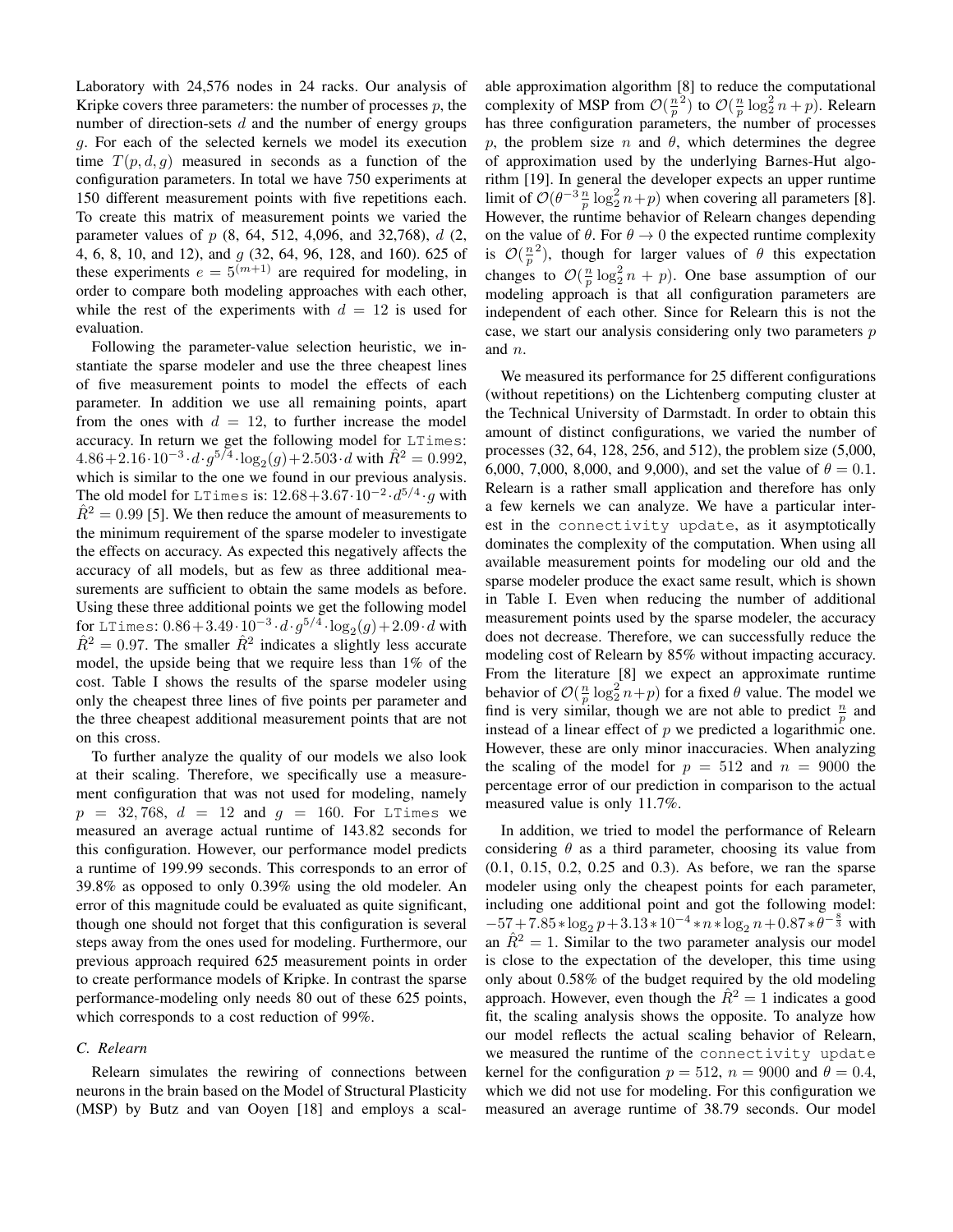predicts a runtime of 60.65 seconds, which corresponds to an error rate of 56.3%. After taking a look at the measurements, we saw that the runtime of Relearn grows as the value of  $\theta$ is increased. Furthermore, the runtime variation in response to scaling  $\theta$  from 0.1 to 0.4 can cover several orders of magnitudes. We repeated the analysis using a different model that we obtained based on measurements with larger values of  $\theta$ , that is using more expensive points and about 9.42% of the total budget. With the resulting model we are able to achieve a prediction of 30.41 seconds, which corresponds to an error of only 21.6%.

Overall, this example shows one clear limit of our approach. When there are qualitatively different behaviors depending on one parameter which affect how the other parameters impact performance, our approach is not applicable. Nevertheless, difficulties in finding a model that reflects the scaling behavior very well may actually be indicative of such a dependence, an insight that may turn out to be helpful even if the models themselves cannot be used.

## VI. RELATED WORK

<span id="page-10-1"></span>Human readable performance models such as those resulting from analytical reasoning have long been acknowledged as one of the most powerful and insightful ways of describing and understanding the performance behavior of applications. Models of widely used applications [\[20\]](#page-11-18), [\[21\]](#page-11-19), gaining insights into complex behaviors [\[22\]](#page-11-20)–[\[24\]](#page-11-21), have been achieved by manually analyzing application code. Petrini et al. for example discovered through analytical modeling a large difference between actual and predicted performance caused by system noise [\[1\]](#page-10-0). Hoefler et al. defined a simple six-step process to create application performance models [\[25\]](#page-11-22). The described method leads to insight into application scaling behavior but is tedious to apply to real codes.

The main obstacle of analytical approaches is the expertise required to gain results for realistic applications and the large amount of effort this entails. Several approaches have attempted to automate the performance modeling process to make it feasible to use in practice: PALM [\[26\]](#page-11-23), a tool that generates models after requiring users to annotate the source code with performance expressions; ASPEN [\[27\]](#page-11-24), a language specifically developed to annotate source code with performance expressions; Vuduc et al [\[28\]](#page-11-25), who generate the coefficients of performance models automatically while still requiring the user to select the hypotheses manually; Jayakumar et al [\[29\]](#page-11-26), who compare kernels in applications with a database of kernels with known behavior to classify performance characteristics. Siegmund et al. consider all relevant configuration options of an application and model how their interaction affects the performance of the application [\[30\]](#page-11-27). However, they only treat applications monolithically and can therefore identify only the coarsest behaviors. Hoefler et al. generate multi-parameter performance models online [\[31\]](#page-11-28). The online nature of their approach limits the size of the search space and thus the diversity of models quite significantly. This in turn adversely affects model accuracy.

Other approaches combine traditional modeling techniques with methods from machine learning, including active and transfer learning, neural networks or decision trees, to further improve the robustness of their predictions [\[32\]](#page-11-29). Duplyakin et al., for example, apply active learning to suggest followup experiments that can help refine their initial performance models created by Gaussian process regression [\[33\]](#page-11-30). We, in contrast, employ reinforcement learning to derive a parameter value selection heuristic that is efficient for all kinds of HPC applications, not tuned for one specific application. Similarly, Neumann et al. use sparse grid regression to predict the performance of various HPC applications, such as molecular dynamics, climate and weather, using high-dimensional run time data [\[34\]](#page-11-31). Jamshidi et al. show that, in some scenarios, transfer learning can be used to reduce the cost of new performance models by transferring knowledge about performance behavior from one system to another [\[35\]](#page-11-32). In contrast, some approaches focus on generating models for a very specific purpose, such as learning and predicting application performance based on its input parameters using artificial neural networks [\[36\]](#page-11-33), [\[37\]](#page-11-34). Kundu et al. use such an approach to model the performance of VM-hosted applications as a function of resource allocation and contention [\[38\]](#page-11-35). Li et al. on the other hand use a modeling approach based on regression trees to accurately predict the performance of single- and multi-core processors for unsampled points in their design space [\[39\]](#page-11-36).

#### VII. CONCLUSION

<span id="page-10-2"></span>Sparse performance-modeling in combination with an efficient parameter-value selection strategy can successfully reduce the cost of the modeling process while retaining high model accuracy. This renders taking measurements for all combinations of the selected parameter values unnecessary. Specifically, one can reduce the number of measurements required for creating an empirical performance model from exponential to polynomial, thus making the parameter value selection more flexible. We exploited this flexibility to design a generally valid heuristic for the selection of parameter values that we derived once from the knowledge of an intelligent agent. Trained on synthetic performance functions, our agent learned to select parameter-value combinations that minimize the cost and maximize the accuracy of empirical performance models. Our solution reduces the average cost of the modeling process by about 85% while retaining 92% of the model accuracy. In addition, the new flexibility in selecting parameter values at the very least simplifies and sometimes even enables the generation of empirical performance models for applications such as FASTEST, which cannot produce useful measurements or do not run at all under all combinations of practically available parameter values.

#### **REFERENCES**

<span id="page-10-0"></span>[1] F. Petrini, D. J. Kerbyson, and S. Pakin, "The case of the missing supercomputer performance: Achieving optimal performance on the 8,192 processors of ASCI Q," in *Proc. of the ACM/IEEE Conference*